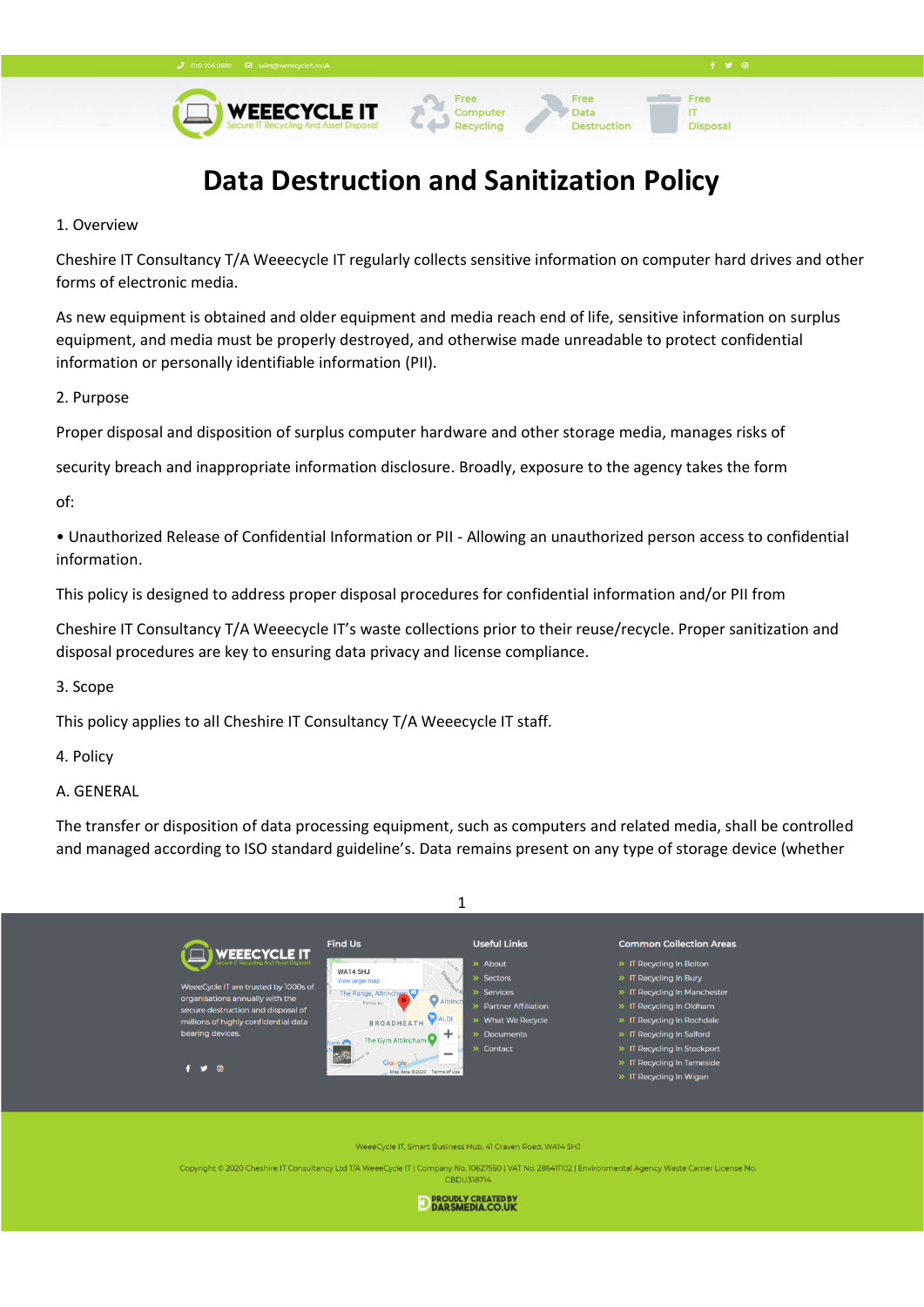# Data

Destruction

Free

**Disposal** 

**IT** 



## **Data Destruction and Sanitization Policy**

fixed or removable) even after a disc is "formatted", power is removed, and the device is decommissioned. Simply deleting the data and formatting the disk does not prevent individuals from restoring data. Sanitization of

the media removes information in such a way that data recovery using common techniques or analysis is greatly reduced or prevented.

#### B. DATA DISPOSAL PROCEDURES

All computer desktop's, laptop's, hard drives, and portable media must be processed through

Cheshire IT Consultancy T/A Weeecycle IT's standard operating sanitization procedure for proper disposal. Paper and hard copy records shall be disposed of in a secure manner as specified by the archiving and destruction policy. The Data Sanitization Controller shall ensure procedures exist and are followed that:

All reusable media devices have an integrity test performed to evaluate its final disposition.

- 1: Failed devices go straight for shredding.
- 2: Passed devices go straight for sanitization for reuse.
- Cheshire IT Consultancy T/A Weeecycle IT employs a Data Sanitization Controller

#### 2

o Physical Print Media shall be disposed of by one (or a combination) of the following methods:

Small Shredding Quantities – we use our inhouse cross cut shredder.

Large Quantities – Use the Local Council's Industrial paper shredder

Wellbeing Service.

o Electronic Media (physical disks, tape cartridge, CDs, printer ribbons, flash drives, printer and copier hard-drives, etc.) shall be disposed of by one of the methods:



eCycle IT, Smart Business Hub, 41 Craven Road, WA14 5HJ

Copyright © 2020 Cheshire IT Consultancy Ltd T/A WeeeCycle IT | Company No. 10627550 | VAT No. 286411102 | Environmental Agency Waste Carrier License No.

**CBDU318714** 

D PROUDLY CREATED BY DARSMEDIA.CO.UK